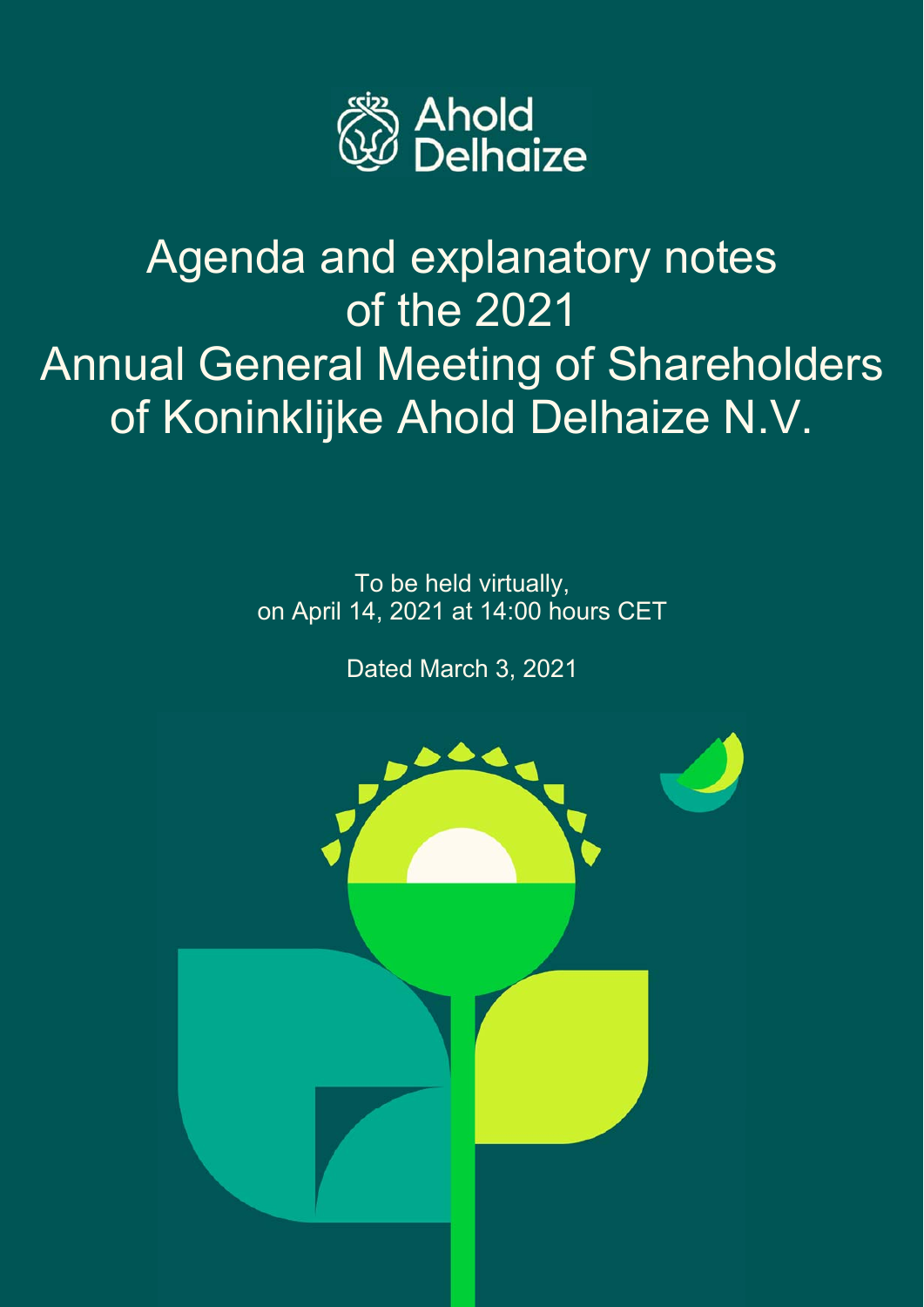### **Letter to shareholders**

Dear Shareholder,

On behalf of Koninklijke Ahold Delhaize N.V. ("Ahold Delhaize" or "the Company"), we are pleased to provide you with the agenda and explanatory notes for the Annual General Meeting of Shareholders ("AGM"), to be held on April 14, 2021.

We will look back at 2020 as the Company worked itself through the challenges posed by the pandemic. Protecting our customers and associates was at the heart of everything we did through 2020 and we are proud of the role the Company has played in securing food supplies for our customers despite all challenges posed by the pandemic.

This document provides you with a detailed description of the agenda items to be considered during the AGM. Each separate agenda point is indicated as either an item for your information or one for your voting at the AGM. We encourage you to read this information carefully and hope that you will agree with the recommendation of both the Management Board and the Supervisory Board to vote in favor of the proposals before the AGM.

During the AGM, the report of the Management Board will be presented to you. It provides an overview of our activities and accomplishments during the financial year 2020, for which we also refer to our Annual Report 2020.

Following the retirement of Jan Hommen per January 1, 2021 and the retirement of Dominique Leroy and Ben Noteboom per the AGM, we are pleased to propose Mr. Jan Zijderveld and Mr. Bala Subramanian as new members of the Supervisory Board. We are grateful for all the valuable and significant contributions of Ms. Dominique Leroy and Messrs. Jan Hommen and Ben Noteboom. We like to express a special thanks to Mr. Jan Hommen, who had a long and distinguished career at our Supervisory Board and was instrumental in bringing Ahold and Delhaize together which well positioned the Company for long-term success.

The AGM will be held at 14:00 hours CET on Wednesday, April 14, 2021. The formal notice of this meeting is published on the Company's website www.aholddelhaize.com. Due to the continued impact of the pandemic, and on the basis of the Temporary Law Covid-19 Justice and Safety (the "Emergency Law") the AGM will be held virtually, without having the option for shareholders to participate in-person. Should the Emergency Law no longer apply on April 14, 2021, the AGM will take place on the same date and the same time at the headquarters of the Company at the Provincialeweg 11, Zaandam, the Netherlands. Further instructions on how to participate in our AGM can be found at https://www.aholddelhaize.com/en/investors/share-information/shareholdersmeetings/agm-2021.

We value your continued support and we look forward to engaging with you before or on April 14, 2021. If you have any questions, please feel free to contact our Investor Relations team at: investor.relations@aholddelhaize.com.

Yours sincerely,

Peter Agnefjäll Frans Muller

Chairman of the Supervisory Board President and Chief Executive Officer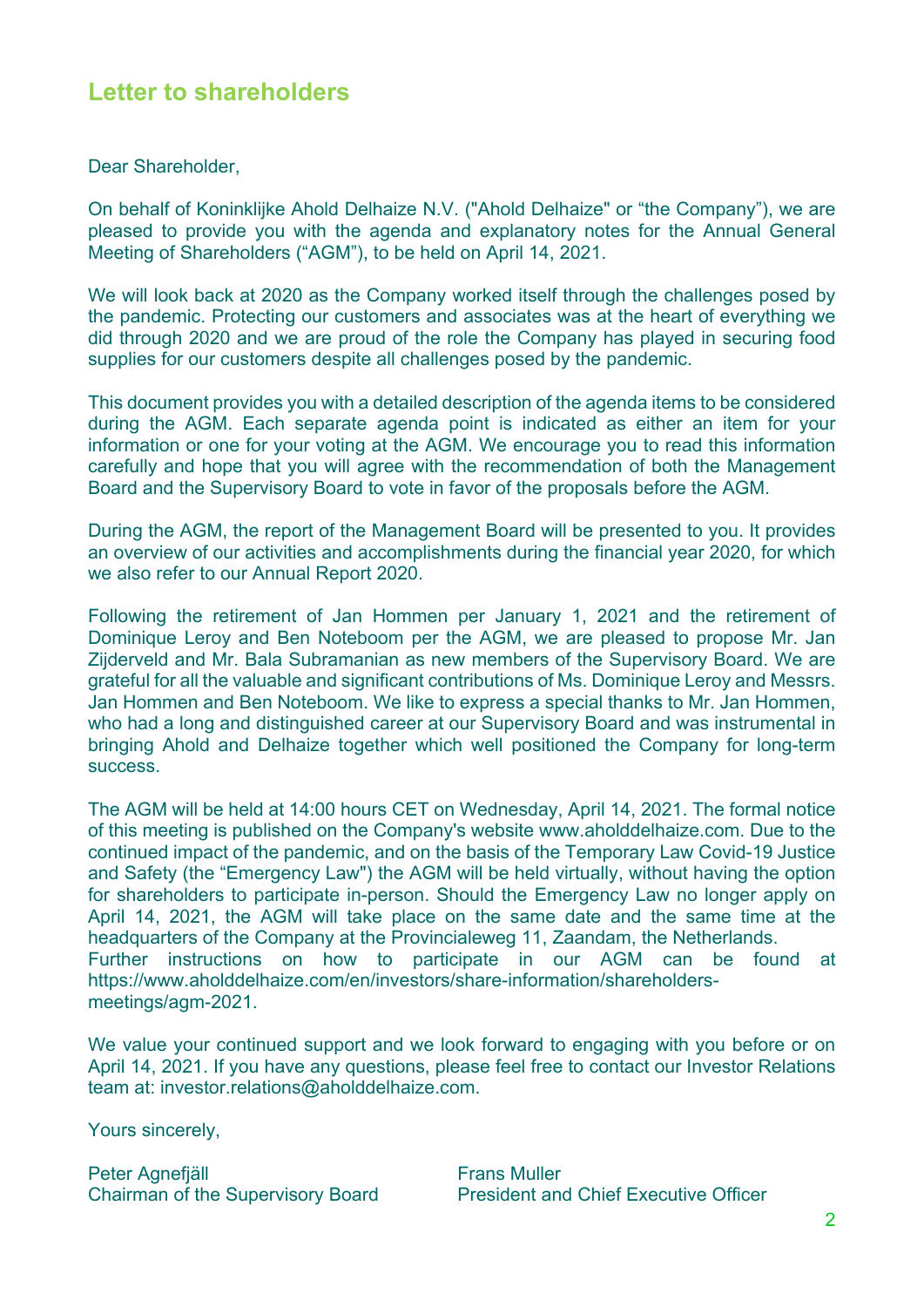# **Agenda 2021 Annual General Meeting of Shareholders**

| 1. | Opening                                                                                                                          | 4                       |
|----|----------------------------------------------------------------------------------------------------------------------------------|-------------------------|
| 2. | Report of the Management Board for the financial year 2020 (no voting)                                                           | 4                       |
| 3. | Explanation of policy on additions to reserves and dividends (no voting)                                                         | $\overline{4}$          |
| 4. | Proposal to adopt the 2020 financial statements (voting item)                                                                    | $\overline{4}$          |
| 5. | Proposal to determine the dividend over financial year 2020 (voting item)                                                        | $\overline{\mathbf{4}}$ |
| 6. | <b>Remuneration Report (voting item)</b>                                                                                         | 5                       |
| 7. | Proposal for discharge of liabilities of the members of the Management Board<br>(voting item)                                    | 5                       |
| 8. | Proposal for discharge of liabilities of the members of the Supervisory Board<br>(voting item)                                   | 5                       |
| 9. | Proposal to appoint Mr. Jan Zijderveld as a new member of the Supervisory Board<br>(voting item)                                 | 5                       |
|    | 10. Proposal to appoint Mr. Bala Subramanian as a new member of the Supervisory<br>Board (voting item)                           | 6                       |
|    | 11. Proposal to re-appoint Pricewaterhouse Coopers Accountants N.V. as external<br>auditor for financial year 2021 (voting item) | 6                       |
|    | 12. Authorization to issue shares (voting item)                                                                                  | 6                       |
|    | 13. Authorization to restrict or exclude pre-emptive rights (voting item)                                                        | $\overline{7}$          |
|    | 14. Authorization to acquire common shares (voting item)                                                                         | $\overline{7}$          |
|    | 15. Cancellation of shares (voting item)                                                                                         | $\overline{7}$          |
|    | 16. Closing (including Q&A)                                                                                                      | 8                       |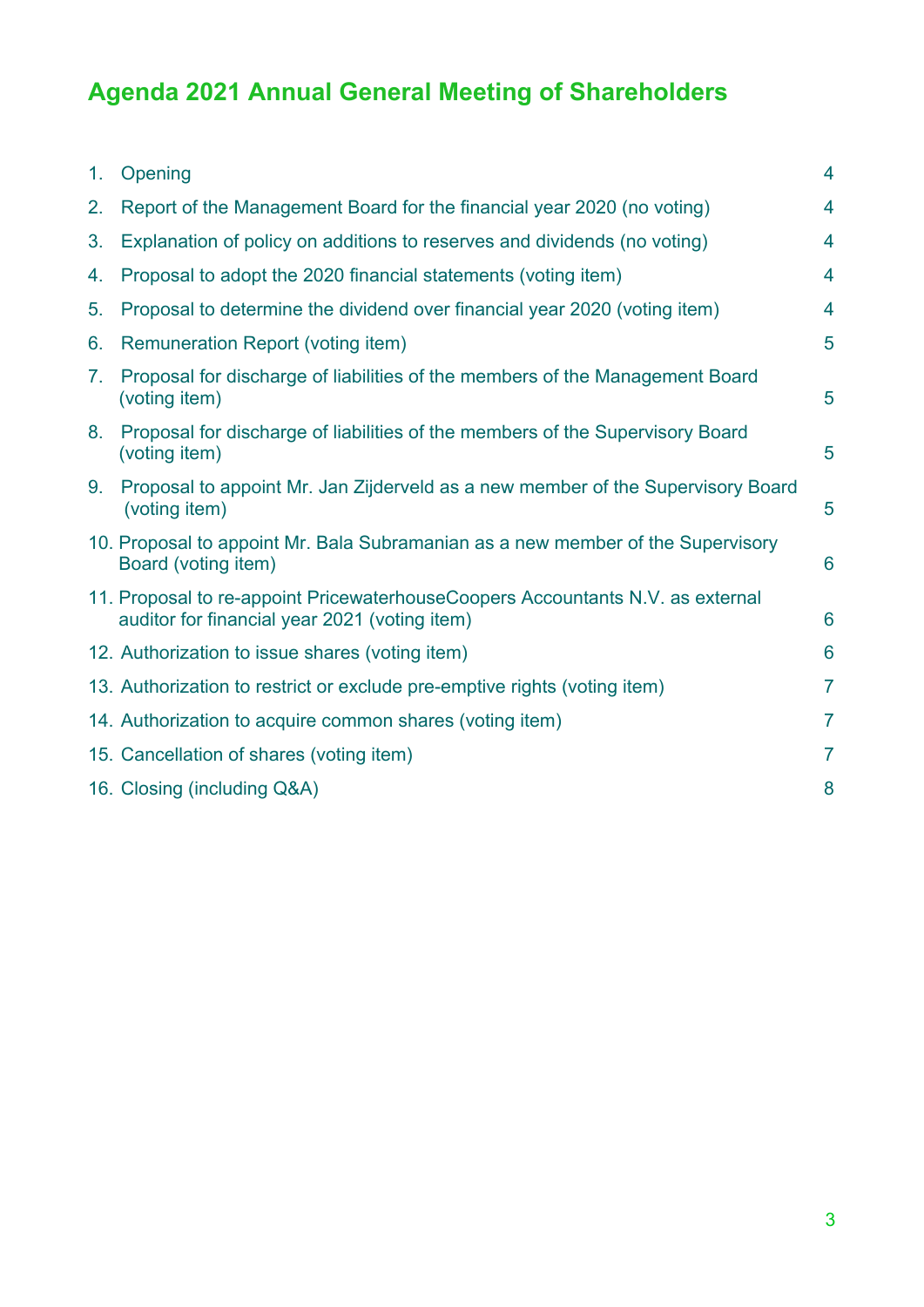## **Explanatory notes to the 2021 Annual General Meeting of Shareholders**

All information regarding the Annual General Meeting of Shareholders of the Company can be found on https://www.aholddelhaize.com/en/investors/share-information/shareholdersmeetings/agm-2021/.

For each separate agenda item, it is specified whether it is a voting item or not.

**1. Opening** 

#### **2. Report of the Management Board for the financial year 2020 (no voting)**

This agenda item includes an account of the financial year 2020, including the report of the Supervisory Board.

#### **3. Explanation of policy on additions to reserves and dividends (no voting)**

In accordance with the Dutch Corporate Governance Code and in due observance of the Articles of Association, the policy on additions to reserves and on dividends is dealt with and explained as a separate agenda item.

For the financial year 2020, the Company targeted a payout ratio of 40-50 percent of pro forma underlying income from continuing operations. This has resulted in the proposal under agenda item 5. The frequency of the dividend distribution is semi-annual, in line with the dividend policy.

#### **4. Proposal to adopt the 2020 financial statements (voting item)**

This agenda item presents the proposal to adopt the 2020 financial statements.

#### **5. Proposal to determine the dividend over financial year 2020 (voting item)**

In due observance of the Articles of Association, the Supervisory Board, in consultation with the Management Board, determines which part of the profits will be added to the reserves. The part of the profits remaining after the appropriation to the reserves will be at the disposal of the General Meeting of Shareholders. Within the scope of the policy on additions to reserves and on dividend of the Company as discussed under agenda item 3, the following proposal is made for the determination and distribution of dividend on common shares.

It is proposed to the General Meeting of Shareholders to determine the dividend for the financial year 2020 at €0.90 eurocents per common share, meaning an increase of 18.4% versus 2019. An amount of €0.50 per common share was paid as interim dividend on August 27, 2020. The remaining amount of €0.40 eurocents per common share shall be payable on April 29, 2021.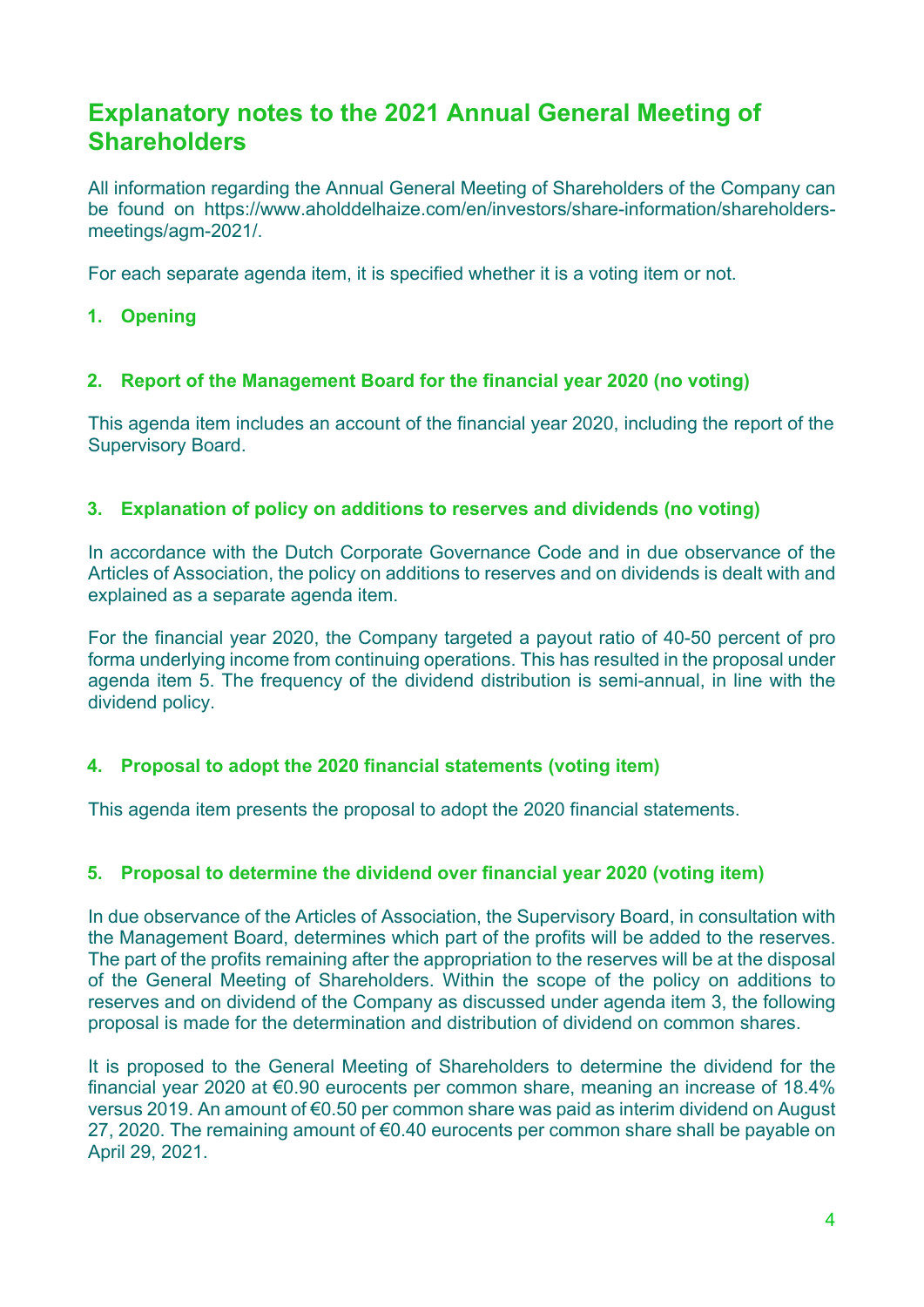#### **6. Remuneration Report (voting item)**

This item concerns an advisory vote on the Remuneration Report for the financial year 2020, which is set out on pages 126 to 141 of the Ahold Delhaize Annual Report 2020, as well as available as a stand-alone document on www.aholddelhaize.com. The Remuneration Report reports on the 2020 implementation and execution of the Remuneration Policies for the Management Board and the Supervisory Board. It is proposed to cast a favorable vote.

#### **7. Proposal for discharge of liabilities of the members of the Management Board (voting item)**

It is proposed to the General Meeting of Shareholders to discharge the members of the Management Board in office in 2020 from all liability in relation to the exercise of their duties in the financial year 2020, to the extent that such exercise is apparent from the financial statements or other public disclosures prior to the adoption of the 2020 financial statements.

#### **8. Proposal for discharge of liabilities of the members of the Supervisory Board (voting item)**

It is proposed to the General Meeting of Shareholders to discharge the current and former members of the Supervisory Board in office in 2020 from all liability in relation to the exercise of their duties in the financial year 2020, to the extent that such exercise is apparent from the financial statements or other public disclosures prior to the adoption of the 2020 financial **statements** 

#### **9. Proposal to appoint Mr. Jan Zijderveld as a new member of the Supervisory Board (voting item)**

In accordance with the Articles of Association, the Supervisory Board proposes to appoint Mr. Jan Zijderveld as a member of the Supervisory Board. The proposed appointment is for a term starting immediately after the present AGM and ending on the day of the annual General Meeting of Shareholders to be held in 2025, which is the fourth year after the year of appointment.

Mr. Jan Zijderveld (May 9, 1964) is a Dutch national, who spent almost 30 years at Unilever holding several senior management positions in 7 different countries, ending up as Chief Executive Officer & President of Unilever Europe and member of Unilever executive team. Mr. Jan Zijderveld served as Chief Executive Officer of Avon as of 2018 and left the company in 2020 after a successful turnaround of its business ultimately resulting in an acquisition of the company by The Natura & Co. Currently Mr. Jan Zijderveld holds several advisory functions.

Mr. Jan Zijderveld holds a BMS degree from the Waikata University in New Zealand.

The Supervisory Board recommends appointing Mr. Jan Zijderveld in view of his extensive international experience, consumer insights in a broad range of products and valuable knowledge of the global retail space.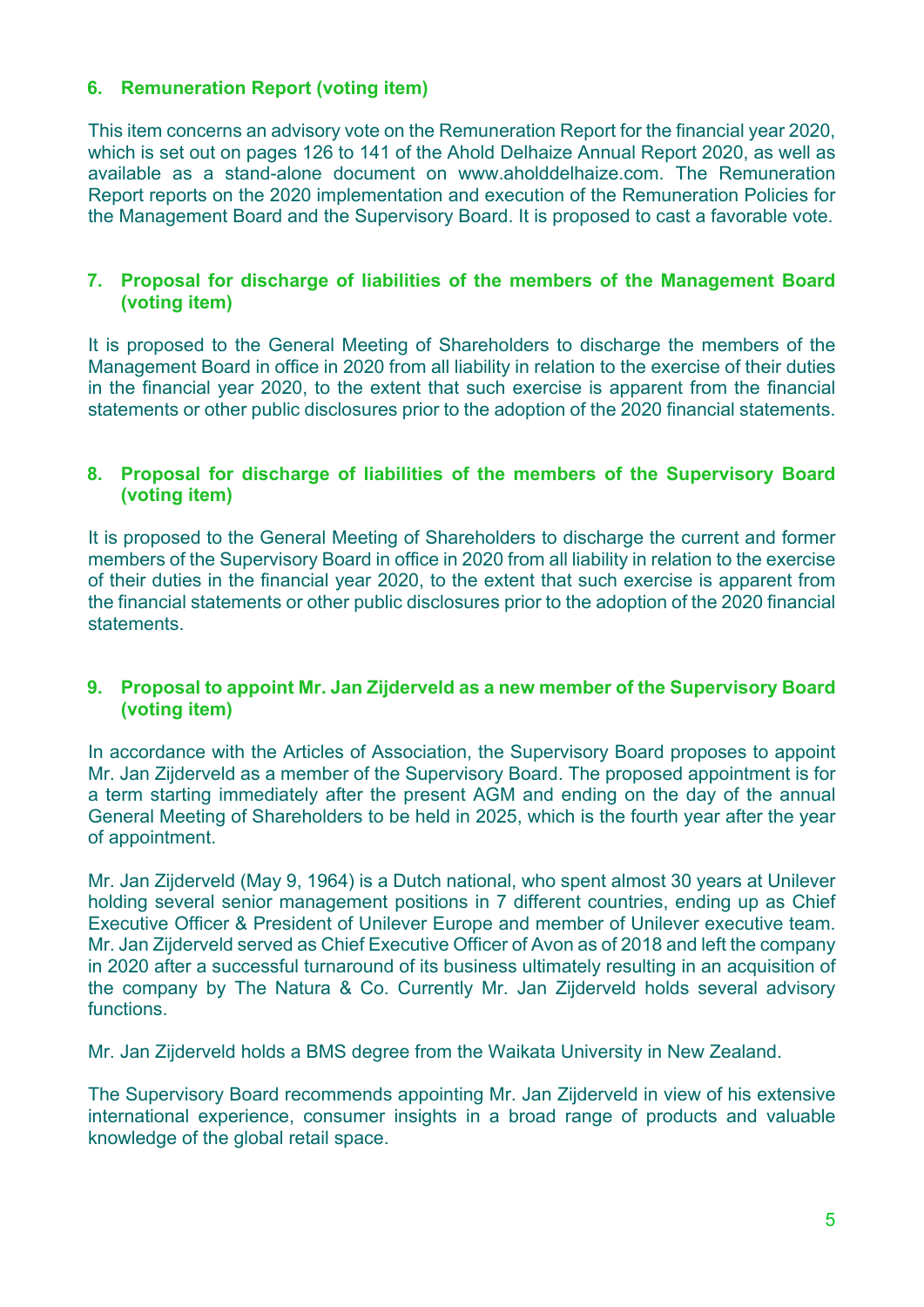Mr. Jan Zijderveld holds no shares in the Company and is independent in the meaning of principle 2.1.8 of the Dutch Corporate Governance Code.

#### **10. Proposal to appoint Mr. Bala Subramanian as a new member of the Supervisory Board (voting item)**

In accordance with the Articles of Association, the Supervisory Board proposes to appoint Mr. Bala Subramanian as a member of the Supervisory Board. The proposed appointment is for a term starting immediately after the present AGM and ending on the day of the annual General Meeting of Shareholders to be held in 2025, which is the fourth year after the year of appointment.

Mr. Bala Subramanian is an American national, and is Chief Digital Officer at AT&T, a U.S based provider of telecommunication services. Additionally, Mr. Bala Subramanian serves as a Board Director on the board of Cars.com, where he is a member of the audit committee and the remuneration committee.

Mr. Bala Subramanian holds engineering degrees from the Universities of Madras and Oklahoma, and an MBA from Duke University.

The Supervisory Board recommends appointing Mr. Bala Subramanian in view of his extensive experience in transforming large companies towards omnichannel and digital businesses. His skills are expected to be an asset to the Supervisory Board as Ahold Delhaize continues to develop in the omnichannel retail space. His background and energetic personality will bring new perspectives to the Supervisory Board.

Mr. Bala Subramanian holds no shares in the Company and is independent in the meaning of principle 2.1.8 of the Dutch Corporate Governance Code.

#### **11. Proposal to re-appoint PricewaterhouseCoopers Accountants N.V. as external auditor for financial year 2021 (voting item)**

It is proposed to the General Meeting of Shareholders that PricewaterhouseCoopers Accountants N.V. will be re-appointed as the external auditor of the Company for the financial year 2021. The Supervisory Board has assessed the relationship with the external auditor as part of its consideration of the 2020 financial statements, based on a report from the Management Board and the evaluation and recommendation of the Audit and Finance Committee. The Supervisory Board confirms that its recommendation is free from influence by a third party and that no clause of a contract as referred to in article 16(6) of the EU regulation no. 537/2014 restricts the resolution of the General Meeting. Based on this assessment, it is proposed to the General Meeting to appoint PricewaterhouseCoopers Accountants N.V. as external auditor of the Company for the financial year 2021.

#### **12. Authorization to issue shares (voting item)**

In accordance with article 2:96, paragraphs 1 and 5, of the Dutch Civil Code, it is proposed to authorize the Management Board to issue common shares or grant rights to acquire common shares, subject to the approval of the Supervisory Board. In accordance with current corporate governance practices the proposal is limited to a period of 18 months from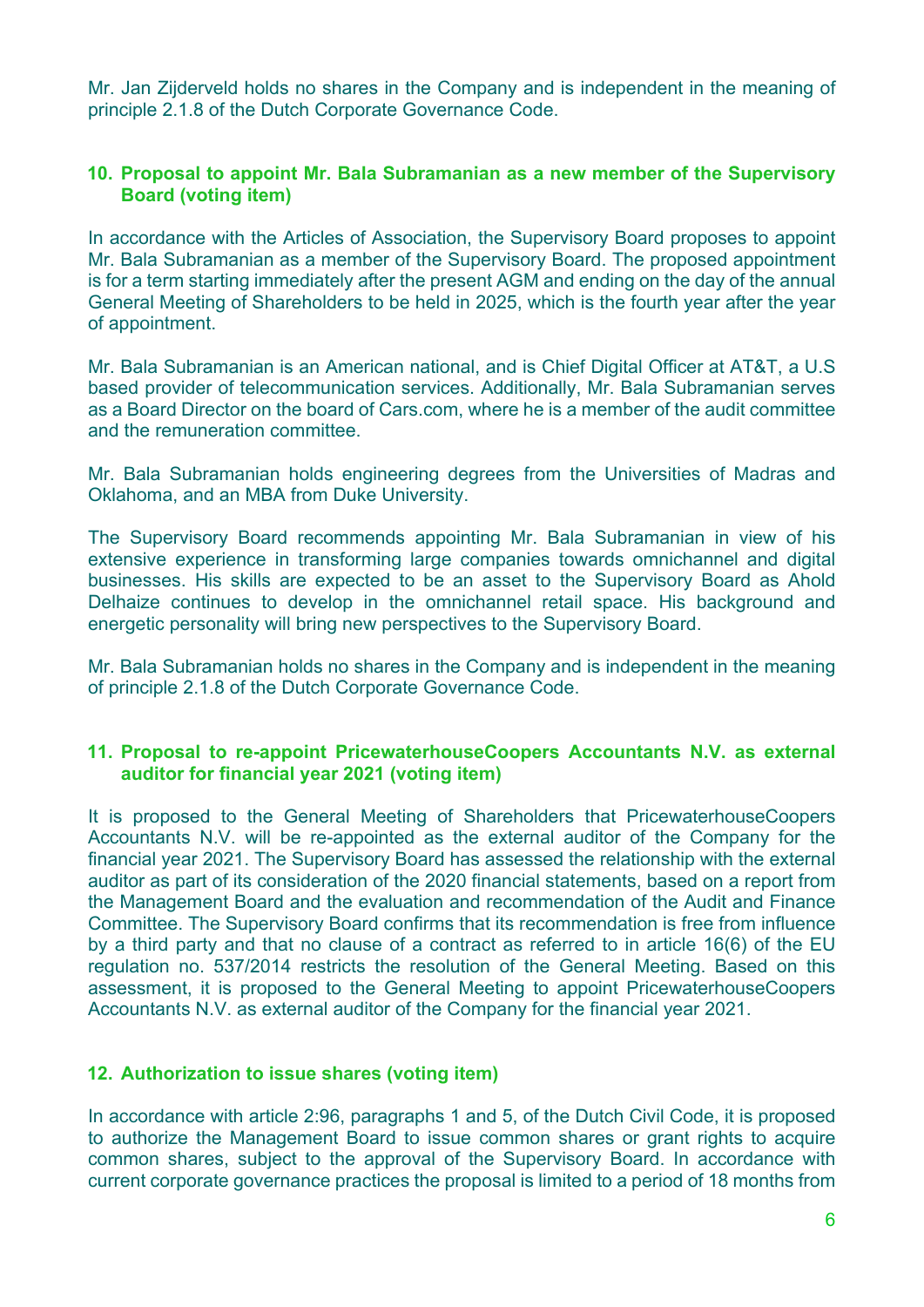the date of this AGM, i.e. until and including October 14, 2022, and to a maximum of 10% of the issued share capital. When this authorization will be approved, the current authorization will no longer be utilized.

The authority to issue shares or to grant rights to acquire shares is intended for the issue of common shares or the granting of rights to acquire common shares in respect of sharebased compensation plans for employees, to provide the possibility to react in a timely and flexible manner amongst others things in respect of the financing of the Company and in connection with or on the occasion of mergers, acquisitions and/or (strategic) alliances.

#### **13. Authorization to restrict or exclude pre-emptive rights (voting item)**

It is proposed to the General Meeting of Shareholders to authorize the Management Board for a period of 18 months from the date of this AGM, i.e. until and including October 14, 2022, to restrict or exclude, subject to the approval of the Supervisory Board, pre-emptive rights in relation to the issue of common shares or the granting of rights to acquire common shares.

This proposal is made in accordance with article 2:96a, paragraph 6 of the Dutch Civil Code. In accordance with the proposal under agenda item 12, this proposal is limited to a period of 18 months from the date of this AGM i.e. until and including October 14, 2022. Pursuant to the Articles of Association, if less than 50% of the issued and outstanding capital is represented, this proposal can only be adopted by a majority of at least two-thirds of the votes cast. If 50% or more of the issued and outstanding capital is represented, a simple majority is sufficient to adopt this proposal. When this authorization will be approved, the current authorization will no longer be utilized.

#### **14. Authorization to acquire common shares (voting item)**

It is proposed to the General Meeting of Shareholders to authorize the Management Board for a period of 18 months from the date of this Annual General Meeting of Shareholders, i.e. until and including October 14, 2022, to acquire common shares in the Company subject to the approval of the Supervisory Board.

The purpose of this proposal is to give the Management Board the authorization to reduce the Company's share capital in order to return capital to the Company's shareholders, and/or to cover obligations under share-based compensation plans, or for other purposes.

The proposal is made in accordance with article 2:98, paragraph 4 of the Dutch Civil Code. Shares may be acquired at the stock exchange or otherwise, at a price for each share between par value and 110% of the opening price at Euronext Amsterdam N.V. at the date of the acquisition provided that the Company and its subsidiaries will not hold more than 10% of the issued common share capital in the Company.

When this authorization will be approved, the current authorization will no longer be utilized.

#### **15. Cancellation of shares (voting item)**

It is proposed to the General Meeting of Shareholders to cancel any or all shares in the issued share capital of the Company currently held or acquired by the Company (or of which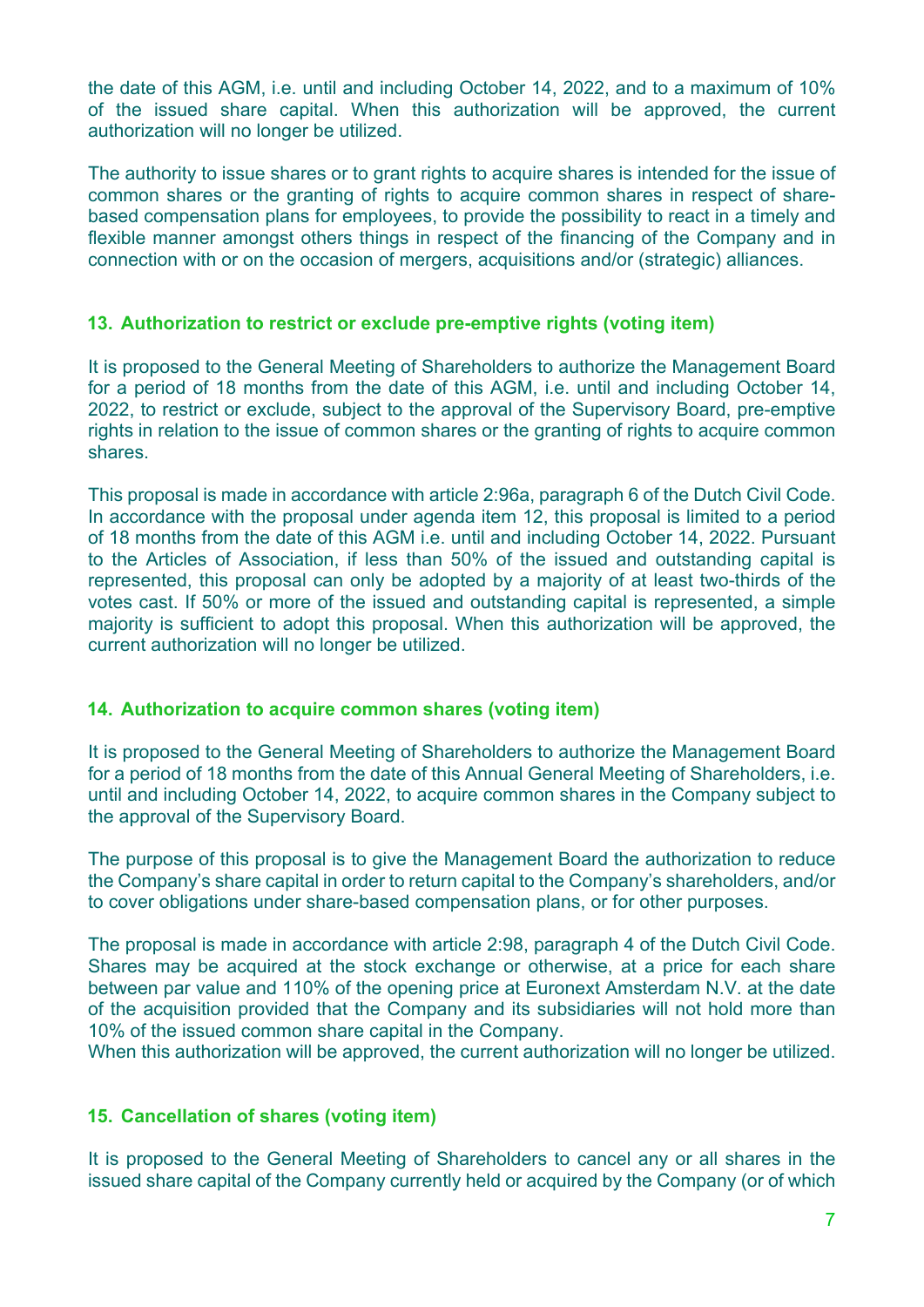the corresponding depositary receipts are held or acquired by the Company) under the authorization referred to under agenda item 14. The number of shares that will be cancelled (whether or not in a tranche) shall be determined by the Management Board. The cancellation may be executed in one or more tranches.

Pursuant to the relevant statutory provisions, cancellation may not be effected earlier than two months after a resolution to cancel shares is adopted by the Management Board and publicly announced; this will apply for each tranche. The purpose of this proposal is cancellation of shares currently held by the Company or which (or depositary receipts thereof) have been acquired in accordance with the proposal under agenda item 14 to the extent that any common shares shall not be used to cover obligations under share-based compensation plans or for other purposes.

#### **16. Closing (including Q&A)**

\*\*\*